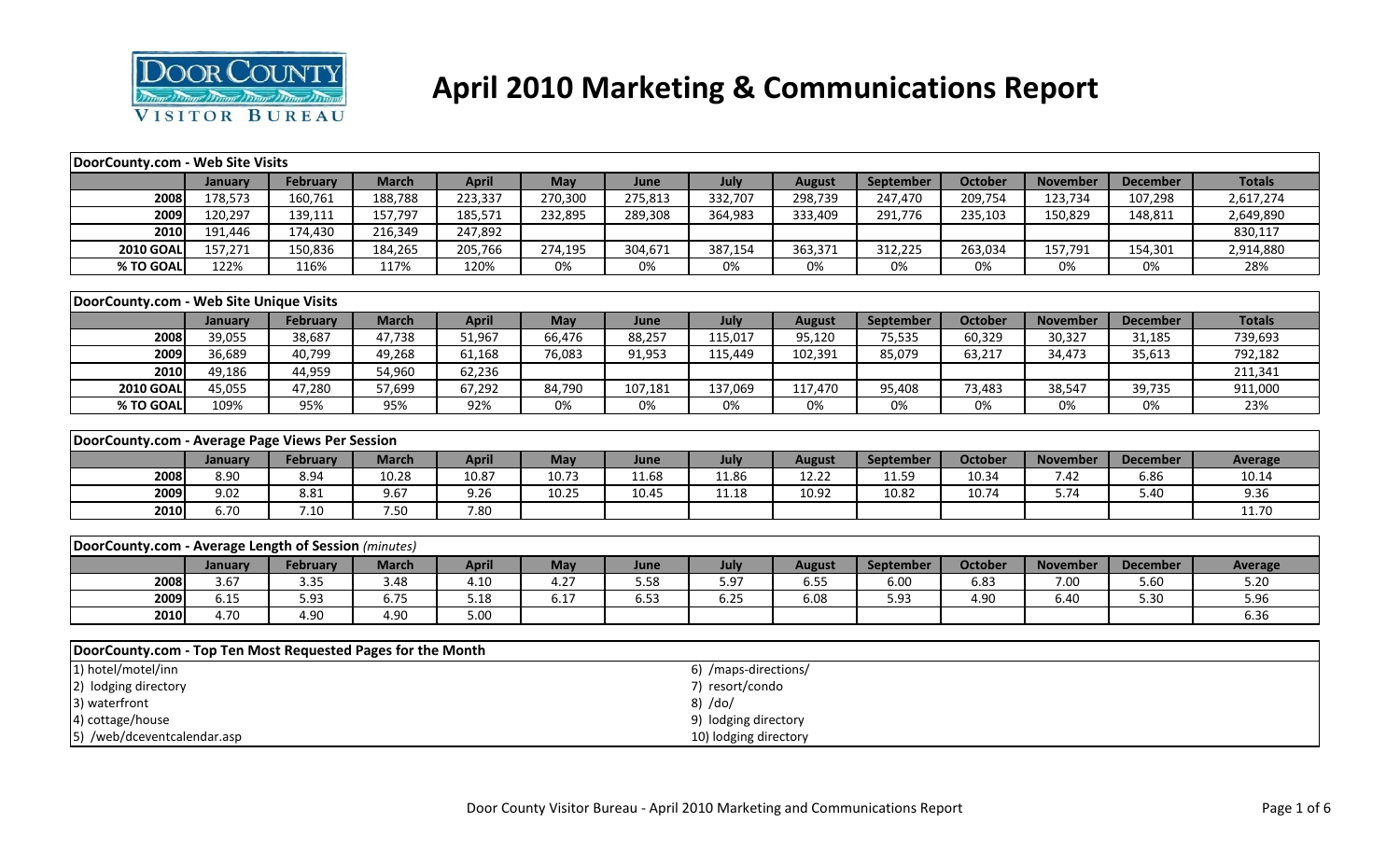| DoorCounty.com - Top Ten Referring Sites for the Month |                                   |  |  |  |  |  |  |  |  |  |
|--------------------------------------------------------|-----------------------------------|--|--|--|--|--|--|--|--|--|
| 1) doorcounty.com                                      | 6) doorcounty.com/referral        |  |  |  |  |  |  |  |  |  |
| 2) google/organic                                      | 7) aol/organic                    |  |  |  |  |  |  |  |  |  |
| 3) bing/organic                                        | 8) search/organic                 |  |  |  |  |  |  |  |  |  |
| 4) yahoo/organic                                       | 9) doorwebinnline.com/referral    |  |  |  |  |  |  |  |  |  |
| 5) google/cpc                                          | 3) links.mkt2424.com (newsletter) |  |  |  |  |  |  |  |  |  |

| <b>Explore The Door Video Travel Show Activity (views/downloads)</b> |         |          |              |        |       |        |        |        |                  |                |                 |                 |               |
|----------------------------------------------------------------------|---------|----------|--------------|--------|-------|--------|--------|--------|------------------|----------------|-----------------|-----------------|---------------|
|                                                                      | Januarv | February | <b>March</b> | April  | May   | June   | July   | August | <b>September</b> | <b>October</b> | <b>November</b> | <b>December</b> | <b>Totals</b> |
| 2008                                                                 | 5,902   | 4,852    | 7.472        | 8,254  | 8,950 | 9,670  | 12,483 | 10,486 | 10,148           | 12,077         | 6,508           | 7,574           | 104,376       |
| 2009                                                                 | 7,834   | 6,752    | 7,466        | 7,324  | 8,515 | 10,647 | 14,250 | 14,051 | 12,452           | 11,104         | 7,096           | 8,392           | 115,883       |
| 2010                                                                 | 9,638   | 8,126    | 9,670        | 10,518 |       |        |        |        |                  |                |                 |                 | 37,952        |
| <b>2010 GOAL</b>                                                     | 6.762   | 5,945    | 7.712        | 7,914  | 9,423 | 10,947 | 13,230 | 12,856 | 11,800           | 15,485         | 7,784           | 8,342           | 118,200       |
| % TO GOAL                                                            | 143%    | 137%     | 125%         | 133%   | 0%    | 0%     | 0%     | 0%     | 0%               | 0%             | 0%              | 0%              | 32%           |

| <b>Pay-Per-Click Results</b> |         |                   |              |       |                  |       |       |        |           |                |                 |                 |               |
|------------------------------|---------|-------------------|--------------|-------|------------------|-------|-------|--------|-----------|----------------|-----------------|-----------------|---------------|
|                              | January | February          | <b>March</b> | April | May              | June  | July  | August | September | <b>October</b> | <b>November</b> | <b>December</b> | <b>Totals</b> |
| 2009                         |         | Started March '09 | 3,629        | 7,557 | $1 - 7$<br>b, 1/ | 5,567 | 6,361 | 5,654  | 6,203     | 3,381          | 2,186           | 3,943           | 50,658        |
| 2010                         | 4,614   | 4,385             | 9,300        | 6,582 |                  |       |       |        |           |                |                 |                 | 24,881        |

| Door County Insider Tip E-Newsletter - Number of E-Mails Sent |         |                 |         |              |         |         |         |         |                  |         |                 |                 |               |
|---------------------------------------------------------------|---------|-----------------|---------|--------------|---------|---------|---------|---------|------------------|---------|-----------------|-----------------|---------------|
|                                                               | Januarv | <b>February</b> | March   | April        | May     | June    | July    | August  | <b>September</b> | October | <b>November</b> | <b>December</b> | <b>Totals</b> |
| 2009                                                          | 141.195 | 393,054         | 263.000 | 0 - FOB Post | 703.048 | 397.470 | 408.306 | 403,777 | 385,086          | 402.850 | 382.390         | 370,018         | 4,250,194     |
| 2010                                                          | 371,019 | 360,592         | 354,519 | 354.430      |         |         |         |         |                  |         |                 |                 | 440,560.      |
| <b>2010 GOAL</b>                                              | 154.282 | 430,118         | 280.512 | 383,367      | 397.392 | 434,794 | 444.144 | 444.144 | 420.768          | 439.469 | 439.468         | 406,742         | 4,675,200     |
| % TO GOAL                                                     | 240%    | 84%             | 126%    | 92%          | 0%      | 0%      | 0%      | 0%      | 0%               | 0%      | 0%              | 0%              | 31%           |

| Door County Insider Tip E-Newsletter - Open Rates |         |                 |        |              |        |        |        |        |                  |                |                 |                 |         |
|---------------------------------------------------|---------|-----------------|--------|--------------|--------|--------|--------|--------|------------------|----------------|-----------------|-----------------|---------|
|                                                   | Januarv | <b>February</b> | March  | April        | May    | June   | July   | August | <b>September</b> | <b>October</b> | <b>November</b> | <b>December</b> | Average |
| 2009                                              | 19.67%  | !7.34%          | 3.98%  | 0 - FOB Post | 12.60% | 15.63% | 14.56% | 15.45% | 16.49%           | 10.71%         | 9.00%           | 9.31%           | 14.07%  |
| 2010                                              | 15.00%  | L3.46%          | 2.70%، | .4.40%       |        |        |        |        |                  |                |                 |                 | 13.89%  |
| <b>2010 GOAL</b>                                  | 15.50%  | 15.50%          | 15.50% | 15.50%       | 15.50% | 15.50% | 15.50% | 15.50% | 15.50%           | 15.50%         | 15.50%          | 15.50%          | 15.50%  |
| % TO GOAL                                         | 97%     | 87%             | 82%    | 93%          | 0%     | 0%     | 0%     | 0%     | 0%               | 0%             | 0%              | 0%              | 90%     |

|                  | Door County Insider Tip E-Newsletter - Click Thru's |          |       |              |       |       |       |               |           |         |                 |                 |         |
|------------------|-----------------------------------------------------|----------|-------|--------------|-------|-------|-------|---------------|-----------|---------|-----------------|-----------------|---------|
|                  | January                                             | February | March | <b>April</b> | May   | June  | July  | <b>August</b> | September | October | <b>November</b> | <b>December</b> | Average |
| 2009             | 3.00%                                               | 2.28%    | 7.02% | 0 - FOB Post | 9.21% | 4.74% | 4.05% | 4.25%         | 4.70%     | 2.16%   | 2.08%           | 2.02%           | 4.14%   |
| 2010             | 3.57%                                               | 3.80%    | 3.11% | 2.96%        |       |       |       |               |           |         |                 |                 | 3.36%   |
| <b>2010 GOAL</b> | 4.50%                                               | 4.50%    | 4.50% | 4.50%        | 4.50% | 4.50% | 4.50% | 4.50%         | 4.50%     | 4.50%   | 4.50%           | 4.50%           | 4.50%   |
| % TO GOAL        | 79%                                                 | 84%      | 69%   | 66%          | 0%    | 0%    | 0%    | 0%            | 0%        | 0%      | 0%              | 0%              | 75%     |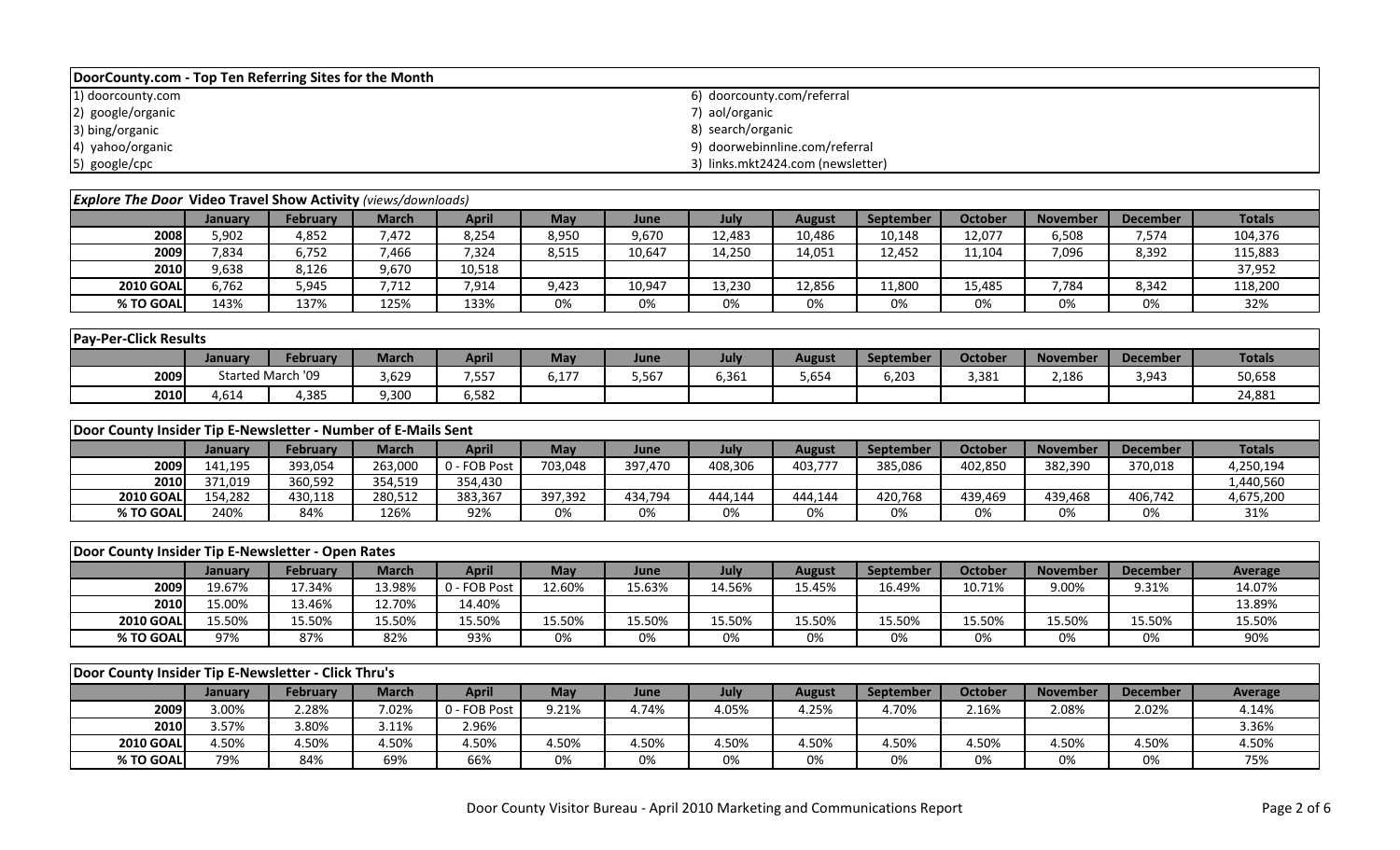| <b>Advertising - Programs &amp; Campaigns</b>  |                             |                 |              |                               |            |                                    |           |               |                              |                |                 |                 |               |
|------------------------------------------------|-----------------------------|-----------------|--------------|-------------------------------|------------|------------------------------------|-----------|---------------|------------------------------|----------------|-----------------|-----------------|---------------|
|                                                | January                     | <b>February</b> | <b>March</b> | <b>April</b>                  | May        | June                               | July      | <b>August</b> | September                    | <b>October</b> | <b>November</b> | <b>December</b> |               |
| 2009                                           | Image                       | No ads          | Image        | Image/FOB*                    | Image/FOB* | Image                              | Image     | KSD**         | Image/KSD**                  | HHN***         | HHN***          | HHN/NOR****     |               |
| 2010                                           | No ads                      | <b>NOR</b>      | NOR/Image    | Image/FOB*                    |            |                                    |           |               |                              |                |                 |                 |               |
|                                                | *FOB = Festival of Blossoms |                 |              | ** KSD = Kingdom So Delicious |            | ***HHN = Holidays and Holly Nights |           |               | **** NOR = Nature of Romance |                |                 |                 |               |
|                                                |                             |                 |              |                               |            |                                    |           |               |                              |                |                 |                 |               |
| <b>Advertising - Gross Impressions</b>         |                             |                 |              |                               |            |                                    |           |               |                              |                |                 |                 |               |
|                                                | January                     | <b>February</b> | <b>March</b> | <b>April</b>                  | May        | June                               | July      | <b>August</b> | September                    | <b>October</b> | <b>November</b> | <b>December</b> | <b>Total</b>  |
| 2009                                           | 135,000                     | $\Omega$        | 3,924,141    | 9,819,242                     | 14,645,179 | 4,310,507                          | 34,625    | 1,740,021     | 5,887,809                    | 839,913        | 3,829,748       | 450,000         | 45,616,185    |
| 2010                                           | $\Omega$                    | 1,009,657       | 996,461      | 5,191,602                     |            |                                    |           |               |                              |                |                 |                 | 7,197,720     |
|                                                |                             |                 |              |                               |            |                                    |           |               |                              |                |                 |                 |               |
| <b>Advertising - Media Placed 2010</b>         |                             |                 |              |                               |            |                                    |           |               |                              |                |                 |                 |               |
|                                                | January                     | February        | <b>March</b> | <b>April</b>                  | May        | June                               | July      | <b>August</b> | September                    | <b>October</b> | <b>November</b> | <b>December</b> | <b>Total</b>  |
| <b>Total Paid</b>                              | \$0                         | \$7,226         | \$8,882      | \$62,064                      |            |                                    |           |               |                              |                |                 |                 | \$78,172      |
| <b>Co-Op Dollars</b>                           | $\overline{\xi_0}$          | \$0             | \$0          | \$0                           |            |                                    |           |               |                              |                |                 |                 | \$0           |
| <b>Barter Dollars</b>                          | \$0                         | \$539           | \$33,953     | $\overline{\xi_0}$            |            |                                    |           |               |                              |                |                 |                 | \$34,492      |
| <b>Unpaid Dollars</b>                          | \$0                         | \$1,000         | \$1,000      | \$3,745                       |            |                                    |           |               |                              |                |                 |                 | \$5,745       |
|                                                |                             |                 |              |                               |            |                                    |           |               |                              |                |                 |                 |               |
| <b>Media Marketing Program - Impressions</b>   |                             |                 |              |                               |            |                                    |           |               |                              |                |                 |                 |               |
|                                                | January                     | <b>February</b> | <b>March</b> | <b>April</b>                  | May        | June                               | July      | <b>August</b> | <b>September</b>             | <b>October</b> | <b>November</b> | <b>December</b> | <b>Totals</b> |
| 2008                                           | 75,051                      | 510,116         | 584,893      | 1,482,588                     | 1,738,188  | 574,344                            | 1,067,123 | 621.778       | 1.016.900                    | 1,811,974      | 320.000         | 1,594,816       | 11,397,771    |
| 2009                                           | 448,260                     | 69,265          | 619,860      | 2,006,298                     | 3,176,532  | 192,000                            | 952,301   | 850,693       | 610,309                      | 2,865,331      | 1,191,298       | 2,661,086       | 15,643,233    |
| 2010                                           | 1,017,295                   | 304,649         | 1,562,351    | 1,315,770                     |            |                                    |           |               |                              |                |                 |                 | 4,200,065     |
| <b>2010 GOAL</b>                               | 281,919                     | 393,468         | 727,530      | 2,066,643                     | 2,844,508  | 501,317                            | 1,236,015 | 871,468       | 1,025,868                    | 2,737,149      | 833,839         | 2,480,276       | 16,000,000    |
| % TO GOAL                                      | 361%                        | 77%             | 215%         | 64%                           | 0%         | 0%                                 | 0%        | 0%            | 0%                           | 0%             | 0%              | 0%              | 26%           |
|                                                |                             |                 |              |                               |            |                                    |           |               |                              |                |                 |                 |               |
| Media Marketing Program - Ad Value Equivalency |                             |                 |              |                               |            |                                    |           |               |                              |                |                 |                 |               |
|                                                | January                     | February        | <b>March</b> | <b>April</b>                  | May        | June                               | July      | <b>August</b> | September                    | <b>October</b> | <b>November</b> | <b>December</b> | <b>Totals</b> |
| 2008                                           | \$23,585                    | \$128,346       | \$39,078     | \$47,968                      | \$224,631  | \$41,180                           | \$64,108  | \$58,124      | \$85,003                     | \$63,908       | \$8,567         | \$120,101       | \$904,599     |
| 2009                                           | \$70,800                    | \$5,763         | \$132,004    | \$228,959                     | \$148,175  | \$18,888                           | \$100,253 | \$97,522      | \$42,473                     | \$47,271       | \$111,276       | \$150,130       | \$1,153,514   |
| 2010                                           | \$37,936                    | \$16,443        | \$361,125    | \$67,217                      |            |                                    |           |               |                              |                |                 |                 | \$482,721     |
| <b>2010 GOAL</b>                               | \$52,471                    | \$88,127        | \$94,581     | \$150,909                     | \$226,066  | \$37,138                           | \$94,668  | \$89,278      | \$78,473                     | \$66,977       | \$63,562        | \$157,750       | \$1,200,000   |
| % TO GOAL                                      | 72%                         | 19%             | 382%         | 45%                           | 0%         | 0%                                 | 0%        | 0%            | 0%                           | 0%             | 0%              | 0%              | 40%           |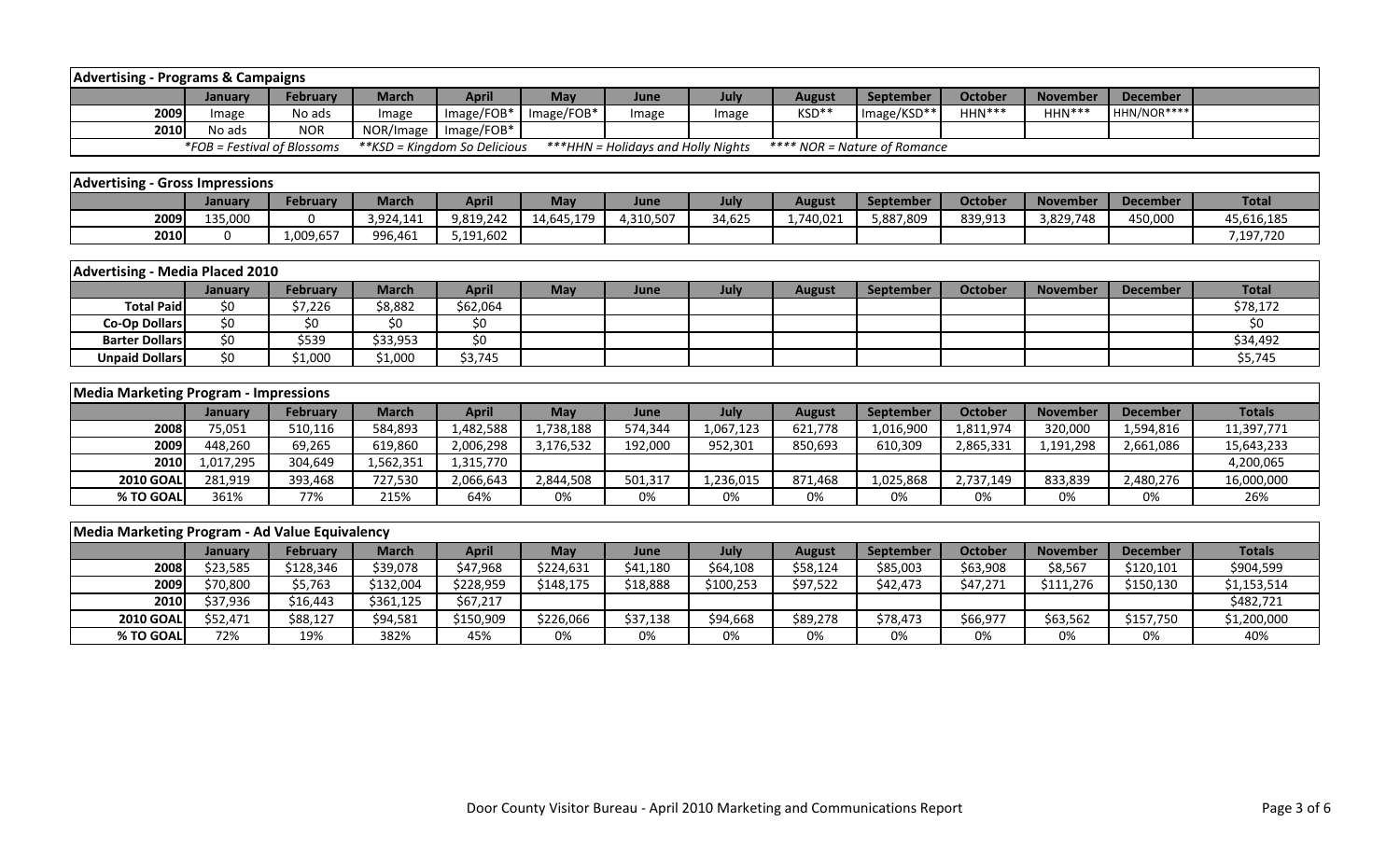| Media Marketing Program - Visiting Journalists |                |                       |                 |                  |             |                |                       |                |              |                 |                 |                 |               |
|------------------------------------------------|----------------|-----------------------|-----------------|------------------|-------------|----------------|-----------------------|----------------|--------------|-----------------|-----------------|-----------------|---------------|
|                                                | January        | <b>February</b>       | <b>March</b>    | <b>April</b>     | May         | June           | July                  | <b>August</b>  | September    | <b>October</b>  | <b>November</b> | <b>December</b> | <b>Totals</b> |
| 2008                                           | $\mathbf 0$    | 24                    | 0               | 0                | 25          | $\overline{4}$ | 37                    | 8              |              | 12              | 0               | 10              | 121           |
| 2009                                           | $\mathbf 0$    | 13                    | $\mathbf 0$     | $\mathbf 0$      | $\mathbf 0$ | 17             | $\mathbf 0$           | $\Omega$       | $\mathbf{0}$ | 16              | $\Omega$        | 6               | 52            |
| 2010                                           | $\mathbf 0$    | 12                    | $\mathbf 0$     | 0                |             |                |                       |                |              |                 |                 |                 | 12            |
| <b>2010 GOAL</b>                               | $\Omega$       | 12                    | $\mathbf 0$     | $\boldsymbol{0}$ | 12          | 12             | $\mathbf 0$           | $\mathbf 0$    | 12           | 12              | $\mathbf 0$     | $\mathbf 0$     | 60            |
| % TO GOAL                                      |                | 100%                  |                 |                  | 0%          | 0%             |                       |                | 0%           | $0\%$           |                 |                 | 20%           |
|                                                |                |                       |                 |                  |             |                |                       |                |              |                 |                 |                 |               |
| Media Monitoring - Publicity Value (Cision)    |                |                       |                 |                  |             |                |                       |                |              |                 |                 |                 |               |
|                                                | January        | February              | <b>March</b>    | <b>April</b>     | May         | June           | July                  | <b>August</b>  | September    | October         | <b>November</b> | <b>December</b> | <b>Totals</b> |
| 2009                                           | \$92,657       | \$101,075             | \$113,937       | \$145,862        | \$302,359   | \$246,944      | $\overline{$}212,829$ | \$150,699      | \$67,750     | \$325,228       | \$32,522        | \$59,646        | \$1,851,510   |
| 2010                                           | \$267,948      | \$162,592             | \$123,631       | \$117,177        |             |                |                       |                |              |                 |                 |                 | \$671,348     |
| <b>2010 GOAL</b>                               | \$59,298       | \$55,804              | \$145,145       | \$46,235         | \$274,219   | \$234,517      | \$231,153             | \$255,442      | \$181,904    | \$130,324       | \$122,822       | \$170,137       | \$1,907,000   |
| % TO GOAL                                      | 452%           | 291%                  | 85%             | 253%             | 0%          | 0%             | 0%                    | 0%             | 0%           | 0%              | 0%              | 0%              | 35%           |
|                                                |                |                       |                 |                  |             |                |                       |                |              |                 |                 |                 |               |
| <b>Group Tour Contacts</b>                     |                |                       |                 |                  |             |                |                       |                |              |                 |                 |                 |               |
|                                                | January        | <b>February</b>       | <b>March</b>    | <b>April</b>     | May         | June           | July                  | <b>August</b>  | September    | <b>October</b>  | <b>November</b> | <b>December</b> | <b>Totals</b> |
| 2009                                           | $\mathbf 0$    | 38                    | $\mathbf 0$     | 25               | 296         | 60             | 100                   | 310            | 9            | 74              | 24              | 58              | 994           |
| 2010                                           | 67             | 151                   | 191             | 21               |             |                |                       |                |              |                 |                 |                 | 430           |
| <b>2010 GOAL</b>                               | 91             | 91                    | 91              | 91               | 91          | 91             | 91                    | 92             | 91           | 91              | 91              | 91              | 1,093         |
| % TO GOAL                                      | 74%            | 166%                  | 210%            | 23%              | $0\%$       | 0%             | $0\%$                 | 0%             | $0\%$        | 0%              | $0\%$           | $0\%$           | 39%           |
|                                                |                |                       |                 |                  |             |                |                       |                |              |                 |                 |                 |               |
| <b>Group Tour Inquiries</b>                    |                |                       |                 |                  |             |                |                       |                |              |                 |                 |                 |               |
|                                                | January        | <b>February</b>       | <b>March</b>    | <b>April</b>     | May         | June           | July                  | <b>August</b>  | September    | <b>October</b>  | <b>November</b> | <b>December</b> | <b>Totals</b> |
| 2009                                           | $\overline{7}$ | $\boldsymbol{\Delta}$ | $\mathbf{1}$    | 14               | 1           | 6              | $\overline{7}$        | $\overline{2}$ | 3            | 8               | 6               | 3               | 62            |
| 2010                                           | 14             | 13                    | 3               | 8                |             |                |                       |                |              |                 |                 |                 | 38            |
| <b>2010 GOAL</b>                               | $\overline{7}$ | 6                     | 5               | $\overline{7}$   | 5           | 6              | 6                     | 5              | 5            | 6               | 6               | 5               | 68            |
| % TO GOAL                                      | 200%           | 217%                  | 60%             | 114%             | 0%          | 0%             | 0%                    | 0%             | 0%           | 0%              | 0%              | 0%              | 56%           |
|                                                |                |                       |                 |                  |             |                |                       |                |              |                 |                 |                 |               |
| <b>Meeting/Event Planner Contacts</b>          |                |                       |                 |                  |             |                |                       |                |              |                 |                 |                 |               |
|                                                | January        | <b>February</b>       | <b>March</b>    | <b>April</b>     | May         | June           | July                  | <b>August</b>  | September    | October         | <b>November</b> | <b>December</b> | <b>Totals</b> |
| 2009                                           | 0              |                       | 0               | 89               | 8           | 167            | 27                    | 266            | 3            | 9               | 17              | 64              | 651           |
| 2010                                           | 438            | 507                   | 10              | 19               |             |                |                       |                |              |                 |                 |                 | 974           |
| <b>2010 GOAL</b>                               | 300            | $\overline{22}$       | $\overline{22}$ | 42               | 32          | 32             | 32                    | 117            | 32           | $\overline{32}$ | 32              | 55              | 750           |
| % TO GOAL                                      | 146%           | 2305%                 | 45%             | 45%              | 0%          | 0%             | 0%                    | 0%             | 0%           | 0%              | 0%              | 0%              | 130%          |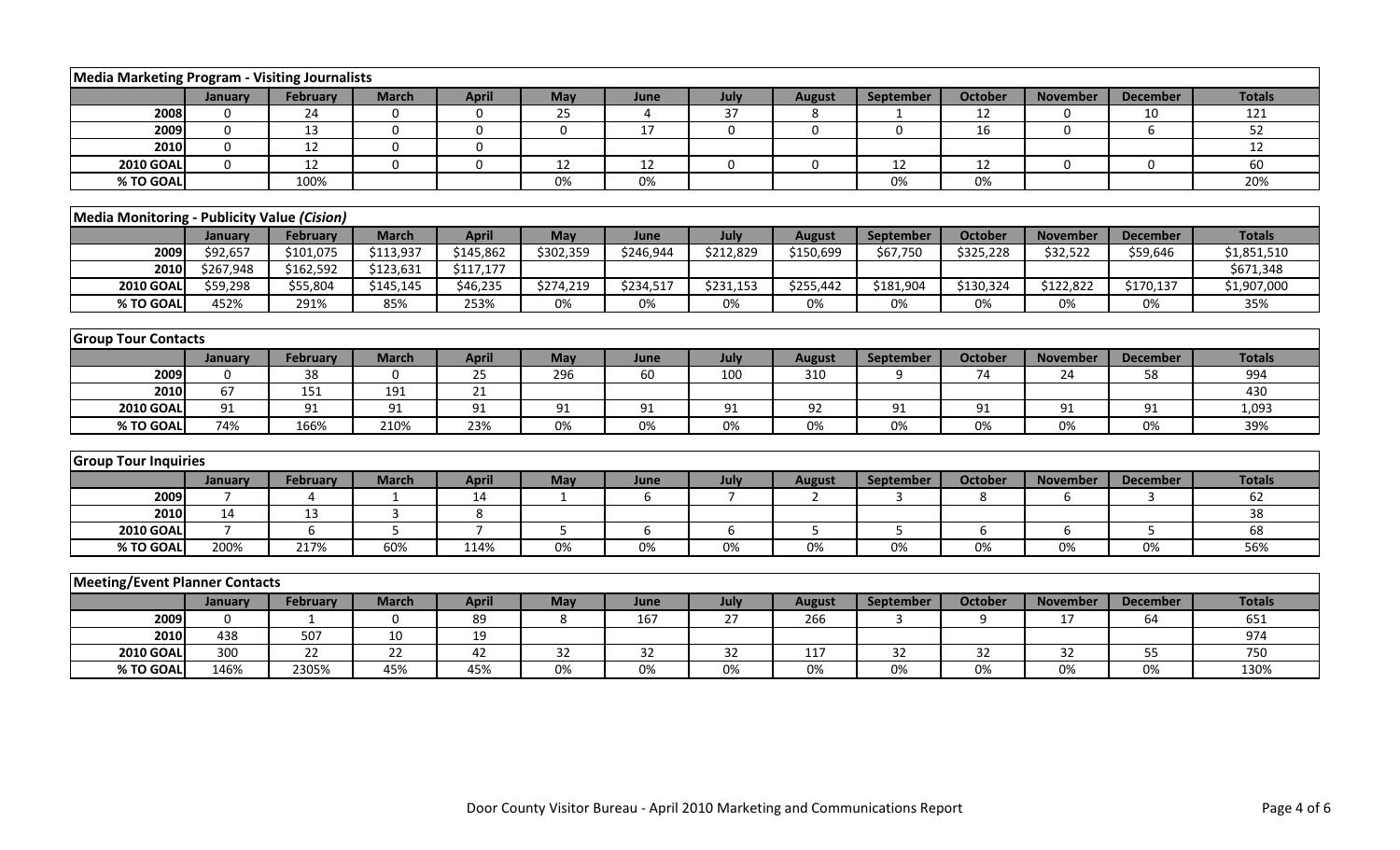| <b>Meeting/Event Planner Inquiries</b>                 |              |                                                                  |                |                |                |                |             |               |                  |                |                 |                       |               |
|--------------------------------------------------------|--------------|------------------------------------------------------------------|----------------|----------------|----------------|----------------|-------------|---------------|------------------|----------------|-----------------|-----------------------|---------------|
|                                                        | January      | <b>February</b>                                                  | <b>March</b>   | <b>April</b>   | May            | June           | July        | <b>August</b> | <b>September</b> | <b>October</b> | <b>November</b> | <b>December</b>       | <b>Totals</b> |
| 2009                                                   | $\mathbf{1}$ | $\mathbf{1}$                                                     | $\Omega$       | $\overline{2}$ | $\overline{2}$ | $\overline{2}$ | 11          | 5             | -1               | 6              | 8               | 6                     | 45            |
| 2010                                                   | 16           | 12                                                               | $\overline{7}$ | 13             |                |                |             |               |                  |                |                 |                       | 48            |
| <b>2010 GOAL</b>                                       | 5            | $\Delta$                                                         | $\overline{a}$ | $\overline{a}$ | 4              | $\overline{4}$ | 5           | 4             | 4                | 5              | 5               | $\boldsymbol{\Delta}$ | 52            |
| % TO GOAL                                              | 320%         | 300%                                                             | 175%           | 325%           | 0%             | 0%             | 0%          | 0%            | 0%               | 0%             | 0%              | 0%                    | 92%           |
|                                                        |              |                                                                  |                |                |                |                |             |               |                  |                |                 |                       |               |
| <b>Trade Show Participation</b>                        |              |                                                                  |                |                |                |                |             |               |                  |                |                 |                       |               |
|                                                        | January      | February                                                         | <b>March</b>   | <b>April</b>   | May            | June           | July        | <b>August</b> | September        | <b>October</b> | <b>November</b> | <b>December</b>       | <b>Totals</b> |
| 2009                                                   | $\mathbf 0$  |                                                                  | $\mathbf 0$    | $\mathbf 0$    | $\mathbf 0$    | $\overline{2}$ | $\mathbf 0$ | 0             |                  |                | $\mathbf{0}$    |                       | 6             |
| 2010                                                   | $\mathbf{1}$ | 1                                                                | $\mathbf{1}$   | $\mathbf 0$    |                |                |             |               |                  |                |                 |                       | 3             |
|                                                        |              |                                                                  |                |                |                |                |             |               |                  |                |                 |                       |               |
| Door County Welcome Center - Visitors                  |              |                                                                  |                |                |                |                |             |               |                  |                |                 |                       |               |
|                                                        | January      | February                                                         | <b>March</b>   | <b>April</b>   | May            | June           | July        | <b>August</b> | September        | <b>October</b> | <b>November</b> | <b>December</b>       | <b>Totals</b> |
| 2008                                                   | n/a          | 658                                                              | 929            | 1,180          | 3,387          | 4,525          | 6,978       | 7,244         | 4,581            | 5,519          | 892             | 663                   | 36,556        |
| 2009                                                   | 651          | 677                                                              | 836            | 1,105          | 3,847          | 6,181          | 9,717       | 8,604         | 6,428            | 5,116          | 1,053           | 678                   | 44,893        |
| 2010                                                   | 604          | 687                                                              | 1,087          | 1,312          |                |                |             |               |                  |                |                 |                       | 3,690         |
|                                                        |              |                                                                  |                |                |                |                |             |               |                  |                |                 |                       |               |
| <b>Visitor Guide Requests</b>                          |              |                                                                  |                |                |                |                |             |               |                  |                |                 |                       |               |
|                                                        | January      | February                                                         | <b>March</b>   | <b>April</b>   | May            | June           | July        | <b>August</b> | September        | <b>October</b> | <b>November</b> | <b>December</b>       | <b>Totals</b> |
| 2009                                                   | 3,575        | 7,084                                                            | 3,898          | 4,262          | 5,781          | 5,616          | 7,804       | 5,903         | 3,942            | 2,946          | 1,125           | 584                   | 52,520        |
| 2010                                                   | 5,961        | 2,052                                                            | 3,102          | 4,817          |                |                |             |               |                  |                |                 |                       | 15,932        |
| <b>2010 GOAL</b>                                       | 3,928        | 7,858                                                            | 4,275          | 4,680          | 6,355          | 6,124          | 8,666       | 6,470         | 4,333            | 3,235          | 1,213           | 635                   | 57,772        |
| % TO GOAL                                              | 152%         | 26%                                                              | 73%            | 103%           | 0%             | 0%             | 0%          | 0%            | 0%               | 0%             | 0%              | 0%                    | 28%           |
|                                                        |              |                                                                  |                |                |                |                |             |               |                  |                |                 |                       |               |
| Incoming Telephone Calls to Visitor Information Center |              |                                                                  |                |                |                |                |             |               |                  |                |                 |                       |               |
|                                                        | January      | <b>February</b>                                                  | <b>March</b>   | <b>April</b>   | May            | June           | July        | <b>August</b> | <b>September</b> | <b>October</b> | <b>November</b> | <b>December</b>       | <b>Totals</b> |
| 2009                                                   |              |                                                                  |                |                | 1,379          | 2,452          | 1,916       | 1,977         | 1,655            | 1,655          | 406             | 499                   | 11,939        |
| 2010                                                   | 586          | 616                                                              | 877            | 1,009          |                |                |             |               |                  |                |                 |                       | 3,088         |
|                                                        |              | New telephone system began tracking incoming calls in May, 2009. |                |                |                |                |             |               |                  |                |                 |                       |               |